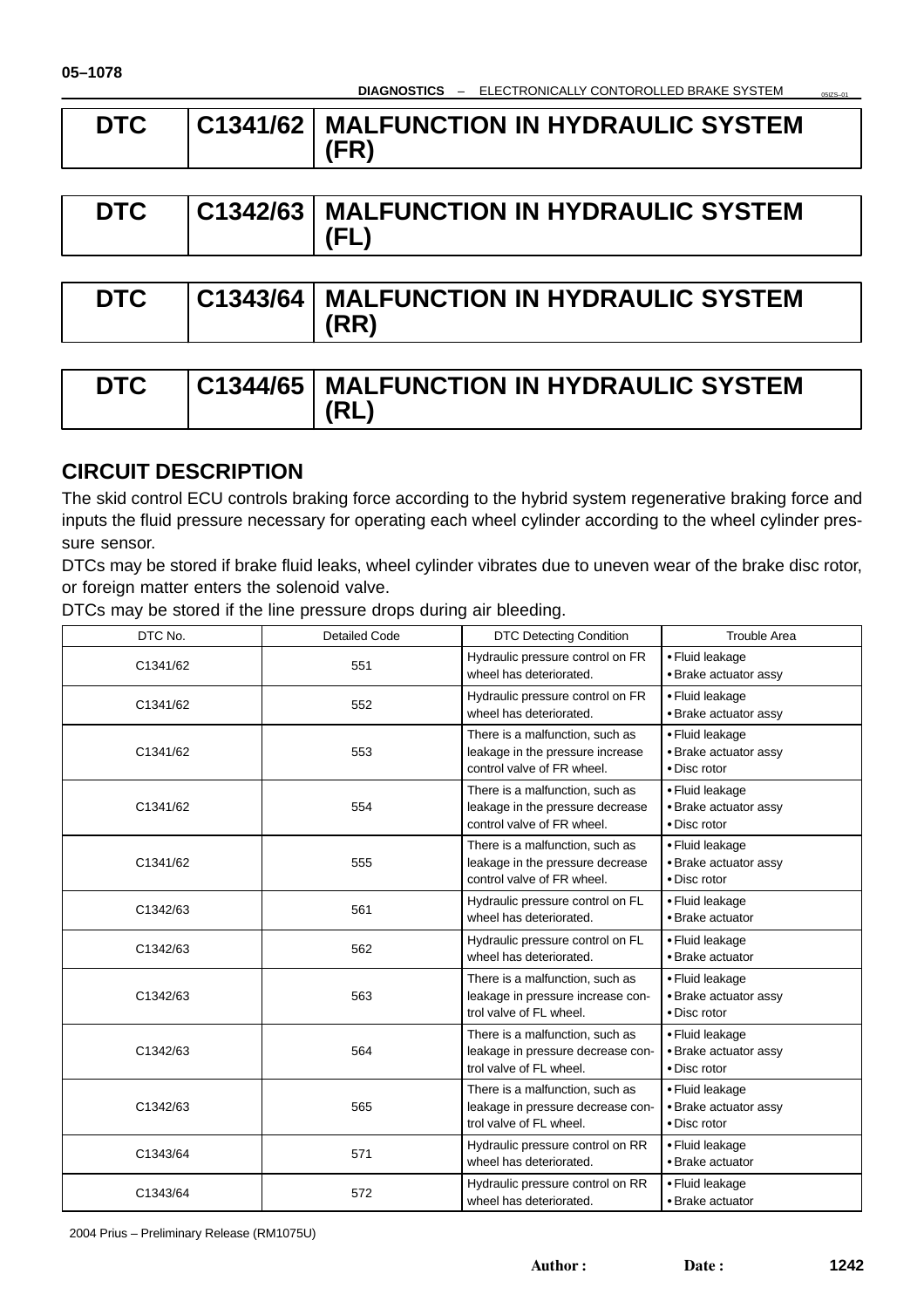#### **DIAGNOSTICS** – ELECTRONICALLY CONTOROLLED BRAKE SYSTEM

| DTC No.         | <b>Detailed Code</b><br><b>DTC Detecting Condition</b>                                                 |                                                                                                 | <b>Trouble Area</b>                                      |
|-----------------|--------------------------------------------------------------------------------------------------------|-------------------------------------------------------------------------------------------------|----------------------------------------------------------|
| C1343/64<br>573 |                                                                                                        | There is a malfunction, such as<br>leakage in pressure increase con-<br>trol valve of RR wheel. | • Fluid leakage<br>• Brake actuator assy<br>• Disc rotor |
| C1343/64        | There is a malfunction, such as<br>574<br>leakage in pressure decrease con-<br>trol valve of RR wheel. |                                                                                                 | • Fluid leakage<br>• Brake actuator assy<br>• Disc rotor |
| C1343/64        | 575                                                                                                    | There is a malfunction, such as<br>leakage in pressure decrease con-<br>trol valve of RR wheel. | • Fluid leakage<br>• Brake actuator assy<br>• Disc rotor |
| C1344/65        | 581                                                                                                    | Hydraulic pressure control on RL<br>wheel has deteriorated.                                     | • Fluid leakage<br>• Brake actuator                      |
| C1344/65        | 582                                                                                                    | Hydraulic pressure control on RL<br>wheel has deteriorated.                                     | • Fluid leakage<br>• Brake actuator                      |
| C1344/65        | 583                                                                                                    | There is a malfunction, such as<br>leakage in pressure increase con-<br>trol valve of RR wheel. | • Fluid leakage<br>· Brake actuator assy<br>• Disc rotor |
| C1344/65        | 584                                                                                                    | There is a malfunction, such as<br>leakage in pressure decrease con-<br>trol valve of RR wheel. | • Fluid leakage<br>• Brake actuator assy<br>• Disc rotor |
| C1344/65        | 585                                                                                                    | There is a malfunction, such as<br>leakage in pressure decrease con-<br>trol valve of RL wheel. | • Fluid leakage<br>• Brake actuator assy<br>• Disc rotor |

Author: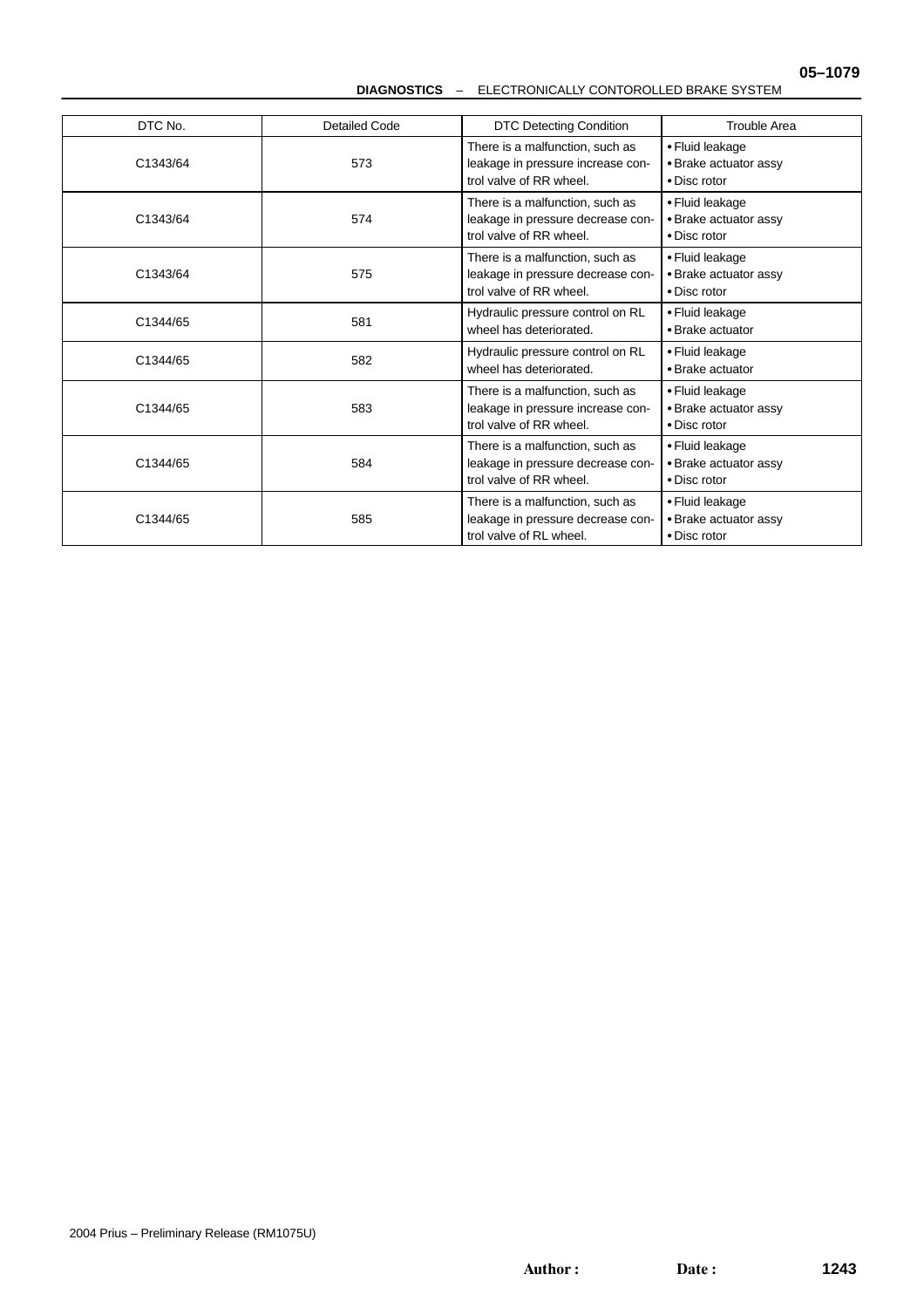### **WIRING DIAGRAM**

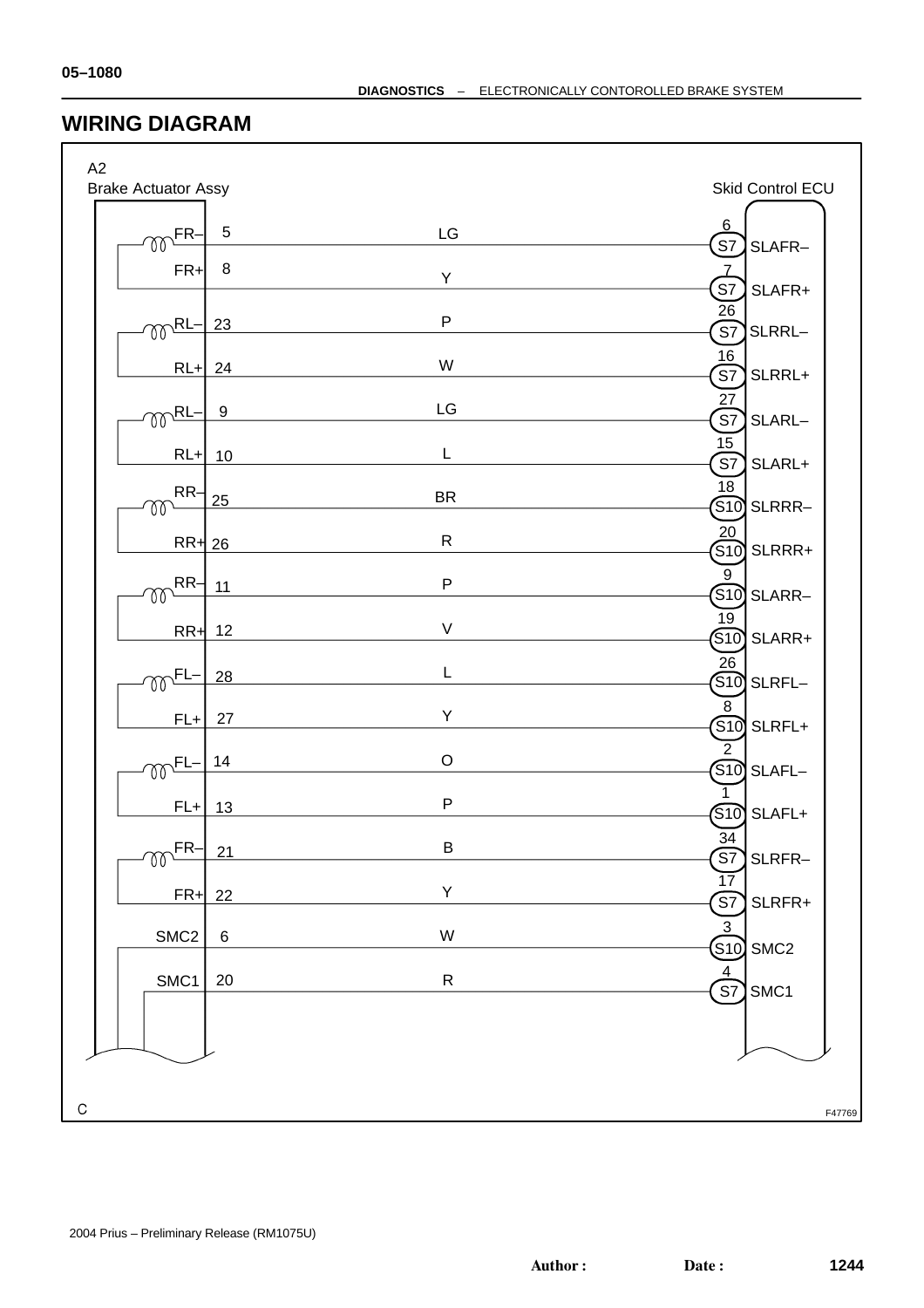

2004 Prius – Preliminary Release (RM1075U)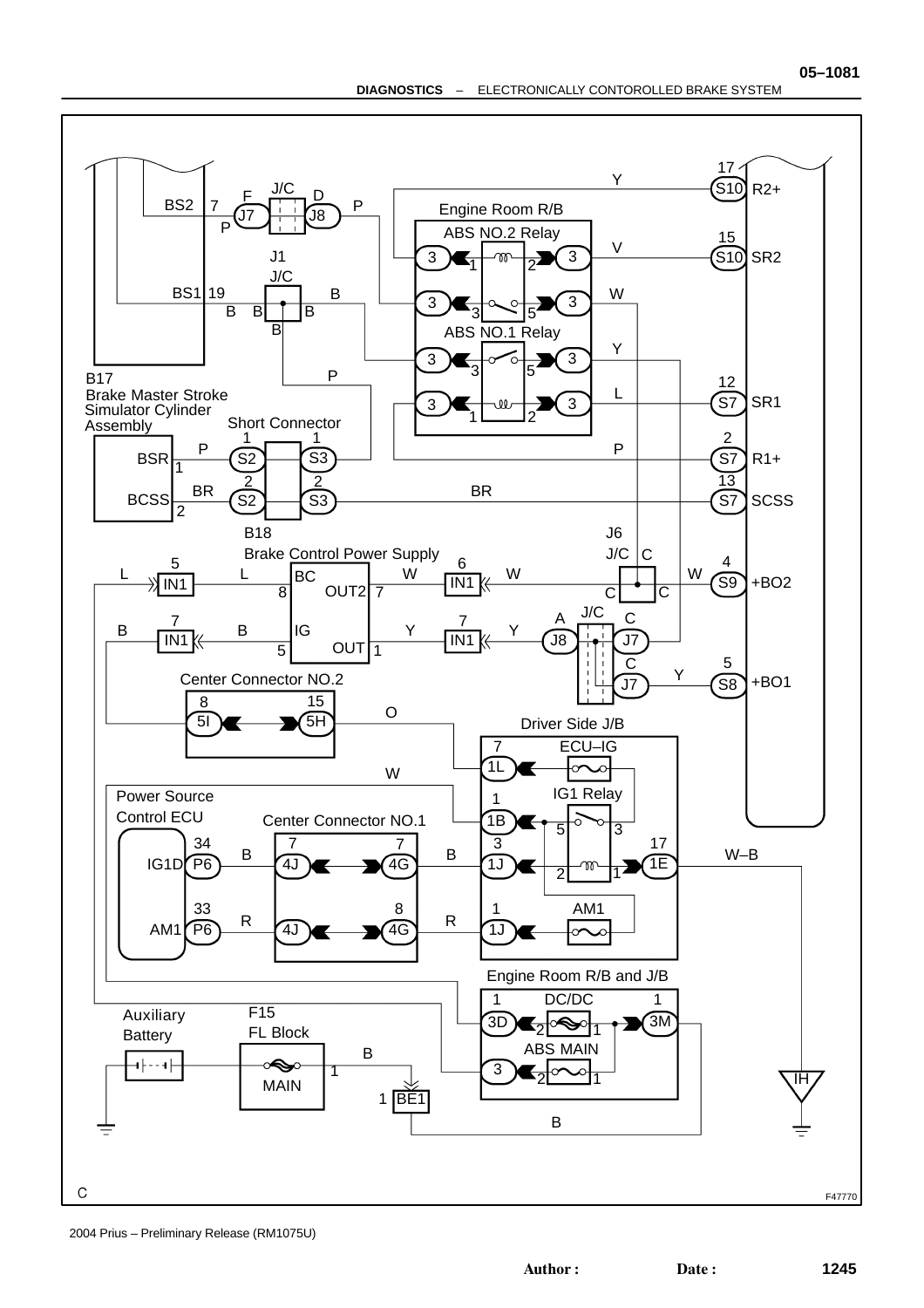# **INSPECTION PROCEDURE**

#### HINT:

When C1364/61 is output together with C1341/62, C1342/63, C1343/64 and C1344/65, inspect and repair the trouble areas indicated by C1364/61 first.

#### **1 CHECK BRAKE FLUID LEAKAGE**

- (a) Check that there is no fluid leakage in the brake line between the brake actuator and the wheel cylinder which is the cause of DTCs.
- (b) Check that the brake is not dragging.
	- **OK:**

**There is no fluid leakage or dragging.**

#### **NG > REPAIR OR REPLACE APPLICABLE PART**

**OK**

### **2 PERFORM AIR BLEED (SEE PAGE 32–4)**

(a) Bleed the air out of the front and rear systems (see page 32–4).

#### **3 RECONFIRM DTC**

- (a) Clear the DTCs.
- (b) Turn the power switch ON (READY).
- (c) Check the same DTCs are recorded (see page 05–975).
	- **Result:**

| DTC is output     |  |  |  |
|-------------------|--|--|--|
| DTC is not output |  |  |  |
|                   |  |  |  |

### $B >$ **END**

HINT:

DTC may be stored if foreign matter or air enters the solenoid valve.

**A**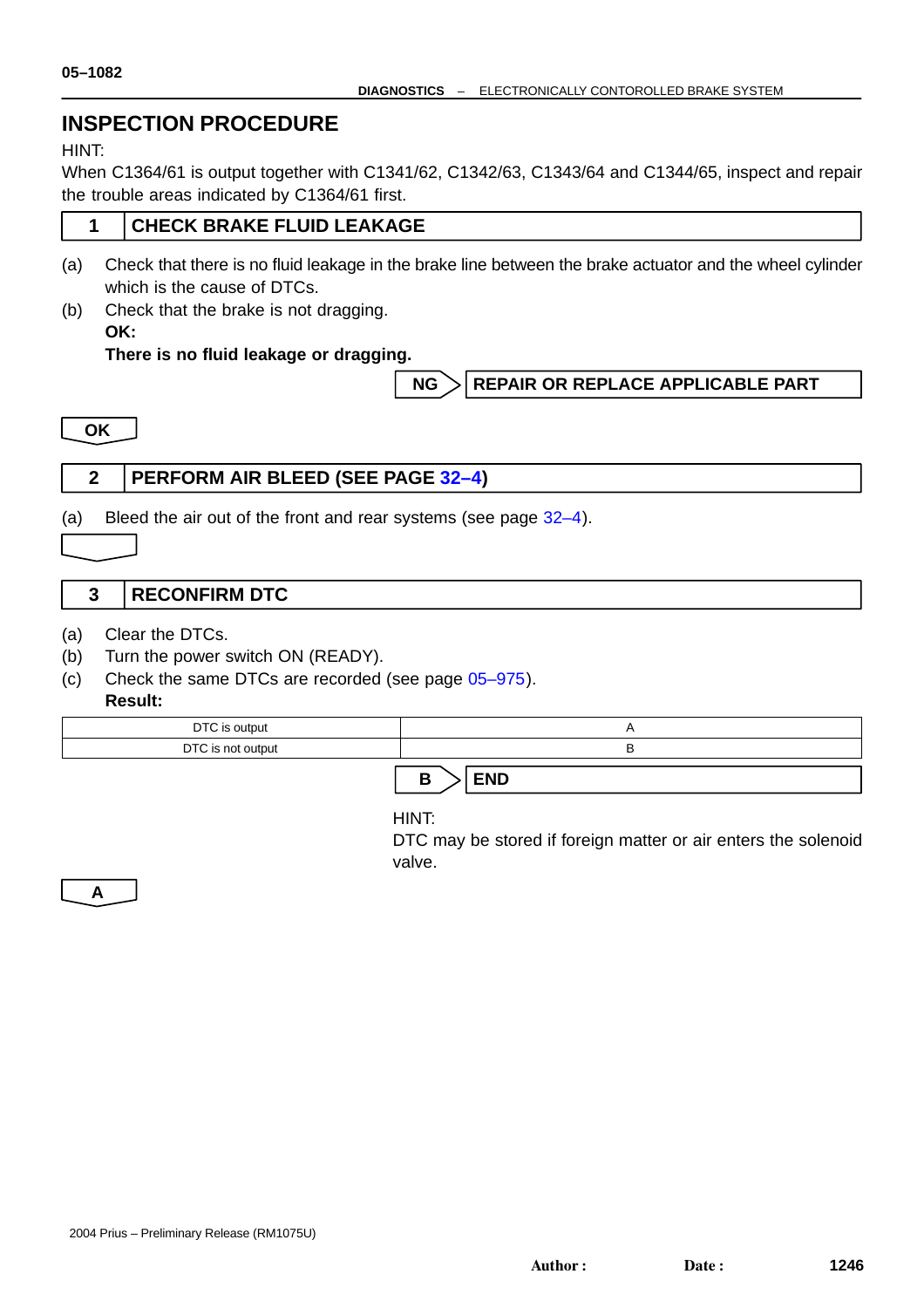#### **4 CHECK HARNESS AND CONNECTOR(SKID CONTROL ECU – BRAKE ACTUATOR ASSY)**



- (a) Disconnect the skid control ECU connectors and brake actuator connector.
- (b) Measure the resistance according to the value(s) in the table below.

#### **Standard:**

| <b>Tester Connection</b>        | <b>Specified Condition</b> |
|---------------------------------|----------------------------|
| $S7-6$ (SLAFR-) - A2-5 (FR-)    | Below 1 $\Omega$           |
| $S7-7$ (SLAFR+) - A2-8 (FR+)    | Below 1 $\Omega$           |
| $S7-15$ (SLARL+) - A2-10 (RL+)  | Below 1 $\Omega$           |
| $S7-16$ (SLRRL+) - A2-24 (RL+)  | Below 1 $\Omega$           |
| $S7-17$ (SLRFR+) - A2-22 (FR+)  | Below 1 $\Omega$           |
| S7-26 (SLRRL-) - A2-23 (RL-)    | Below 1 $\Omega$           |
| $S7-27$ (SLARL-) - A2-9 (RL-)   | Below 1 $\Omega$           |
| $S7-34$ (SLRFR-) – A2-21 (FR-)  | Below 1 $\Omega$           |
| $S10-1$ (SLAFL+) - A2-13 (FL+)  | Below 1 $\Omega$           |
| $S10-2$ (SLAFL-) - A2-14 (FL-)  | Below 1 $\Omega$           |
| $S10-8$ (SLRFL+) - A2-27 (FL+)  | Below 1 $\Omega$           |
| $S10-9$ (SLARR-) - A2-11 (RR-)  | Below 1 $\Omega$           |
| $S10-18$ (SLRRR-) – A2-25 (RR-) | Below 1 $\Omega$           |
| $S10-19$ (SLARR+) - A2-12 (RR+) | Below 1 $\Omega$           |
| $S10-20$ (SLRRR+) - A2-26 (RR+) | Below 1 $\Omega$           |
| $S10-26$ (SLRFL-) - A2-28 (FL-) | Below 1 $\Omega$           |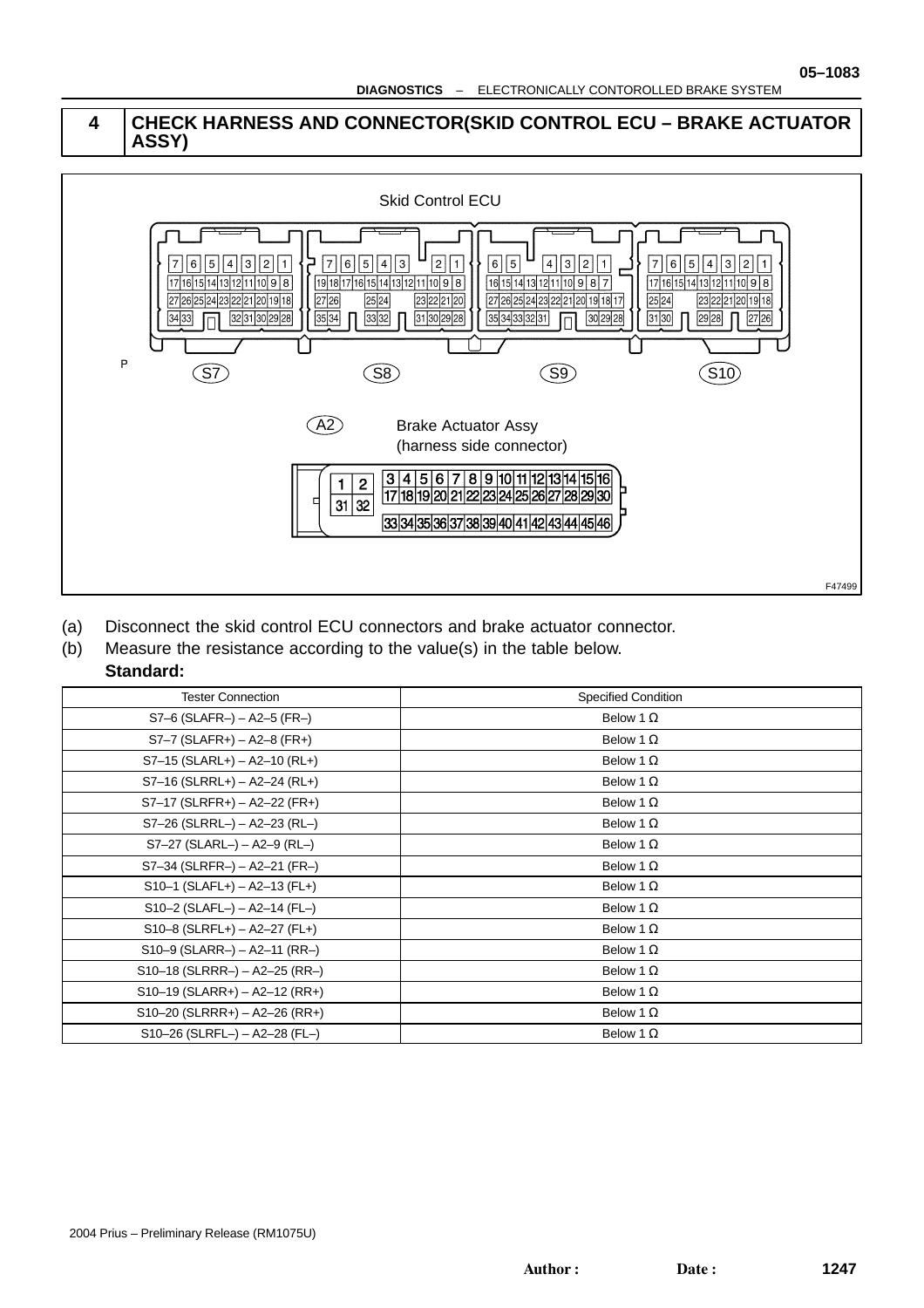### (c) Measure the resistance according to the value(s) in the table below.

| <b>Tester Connection</b>        | <b>Specified Condition</b>                                                               |  |  |
|---------------------------------|------------------------------------------------------------------------------------------|--|--|
| S7-6 (SLAFR-) - Body ground     | 10 k $\Omega$ or higher                                                                  |  |  |
| S7-7 (SLAFR+) - Body ground     | 10 k $\Omega$ or higher                                                                  |  |  |
| S7-15 (SLARL+) - Body ground    | 10 k $\Omega$ or higher                                                                  |  |  |
| S7-16 (SLRRL+) - Body ground    | 10 k $\Omega$ or higher                                                                  |  |  |
| S7-17 (SLRFR+) - Body ground    | 10 k $\Omega$ or higher                                                                  |  |  |
| S7-26 (SLRRL-) - Body ground    | 10 k $\Omega$ or higher                                                                  |  |  |
| S7-27 (SLARL-) - Body ground    | 10 k $\Omega$ or higher                                                                  |  |  |
| S7-34 (SLRFR-) - Body ground    | 10 k $\Omega$ or higher                                                                  |  |  |
| S10-1 (SLAFL+) - Body ground    | 10 k $\Omega$ or higher                                                                  |  |  |
| S10-2 (SLAFL-) - Body ground    | 10 k $\Omega$ or higher                                                                  |  |  |
| S10-8 (SLRFL+) - Body ground    | 10 k $\Omega$ or higher                                                                  |  |  |
| S10-9 (SLARR-) - Body ground    | 10 k $\Omega$ or higher                                                                  |  |  |
| S10-18 (SLRRR-) - Body ground   | 10 k $\Omega$ or higher                                                                  |  |  |
| $S10-19$ (SLARR+) - Body ground | 10 k $\Omega$ or higher                                                                  |  |  |
| $S10-20$ (SLRRR+) - Body ground | 10 k $\Omega$ or higher                                                                  |  |  |
| S10-26 (SLRFL-) - Body ground   | 10 k $\Omega$ or higher                                                                  |  |  |
|                                 | <b>NG</b><br><b>REPAIR</b><br><b>OR</b><br><b>OR</b><br><b>REPLACE</b><br><b>HARNESS</b> |  |  |

**CONNECTOR**

**OK**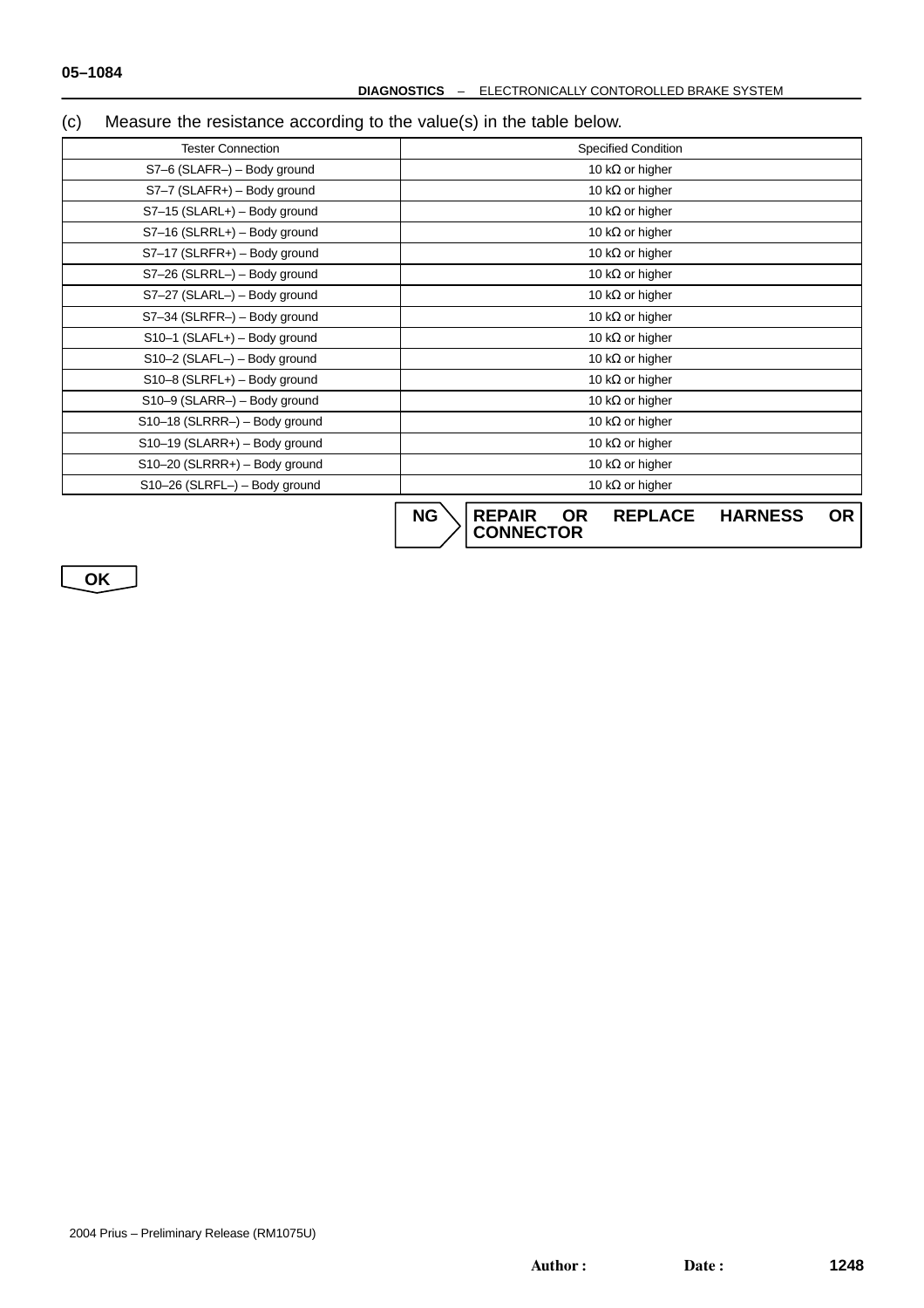**NG \ REPLACE BRAKE ACTUATOR ASSY** 

**(SEE PAGE 32–54)**

#### **5 READ VALUE OF HAND–HELD TESTER**

- (a) Connect the pedal effort gauge.
- (b) Install the LSPV gauge (SST) and bleed air (see page 32–4). SST 09709–29018
- (c) Connect the hand–held tester to the DLC3.
- (d) Select the DATA LIST mode on the hand–held tester.

| <b>Item</b>          | <b>Measurement Item /</b><br><b>Range (Display)</b>   | <b>Normal Condition</b>                       |
|----------------------|-------------------------------------------------------|-----------------------------------------------|
| <b>FR PRESS SENS</b> | Front Right pressure sensor /<br>min.: 0 V, max.: 5 V | When brake pedal is released:<br>0.3 to 0.9 V |
| <b>FL PRESS SENS</b> | Front Left pressure sensor /<br>min.: 0 V, max.: 5 V  | When brake pedal is released:<br>0.3 to 0.9 V |
| <b>RR PRESS SENS</b> | Rear Right pressure sensor /<br>min.: 0 V, max.: 5 V  | When brake pedal is released:<br>0.3 to 0.9 V |
| <b>RL PRESS SENS</b> | Rear Left pressure sensor /<br>min.: 0 V, max.: 5 V   | When brake pedal is released:<br>0.3 to 0.9 V |

(e) Check the output value of the wheel cylinder pressure at each fluid pressure during the ECB control. **Standard:**

| <b>Fluid Pressure</b><br>MPa (kgf/cm, psi) | <b>FR PRESS SENS</b><br>(DATA-LIST) | <b>FL PRESS SENS</b><br>(DATA-LIST) | <b>RR PRESS SENS</b><br>(DATA-LIST) | <b>RL PRESS SENS</b><br>(DATA-LIST) |
|--------------------------------------------|-------------------------------------|-------------------------------------|-------------------------------------|-------------------------------------|
| 1(10.2, 145.0)                             | $0.65$ to 0.75 V                    | 0.65 to 0.75 V                      | 0.65 to 0.75 V                      | 0.65 to 0.75 V                      |
| 3(30.6, 435.2)                             | 1.05 to 1.2 V                       | 1.05 to 1.2 V                       | 1.05 to 1.2 V                       | 1.05 to 1.2 V                       |
| 7 (71.4, 1015.5)                           | 1.8 to 2.05 V                       | 1.8 to 2.05 V                       | -                                   | -                                   |
| 10 (102.0, 1450.7)                         | 2.4 to 2.7 V                        | 2.4 to 2.7 V                        | -                                   | -                                   |

**OK**

## **6 CHECK BRAKE DISC**

- (a) Disconnect the brake pedal stroke sensor connector.
- (b) Carry out the running and braking test according to freeze frame data or customer problem analysis. Check the brake line pressure vibration caused due to uneven wear of the disc according to brake pedal vibration.

**OK:**

**Brake pedal is not vibrates during braking.**

**05–1085**